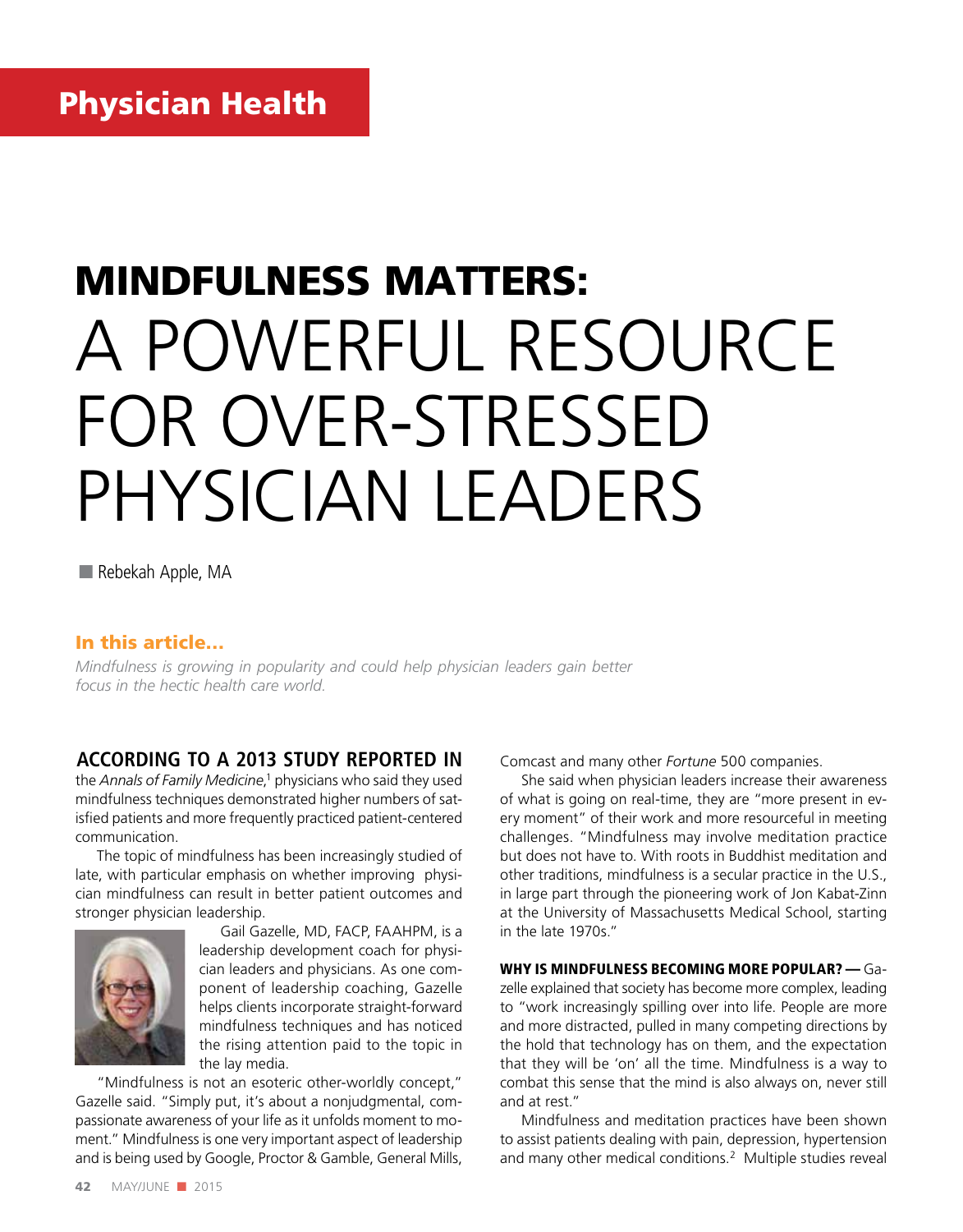

salutary impact on the parasympathetic system, immune function and gray matter density $3-5$ 

Gazelle noted that mindfulness is "being used in a wide variety of nonclinical domains. It is used by the military, in major league sports, for prisoner rehabilitation, in the business sector, and in leadership training."

She also referenced studies in the *Journal of the American Medical Association* and the *Annals of Family Medicine* confirming that training in this area increases attentiveness to patient concerns and empathy, and increases physician satisfaction and quality of life, thus decreasing burnout.<sup>6,7</sup>

**BURNOUT RELIEF** — Burnout is an area of focus for Gazelle, who also coaches physicians and physician leaders to develop resiliency and regain a sense of calm; these skills naturally lead to better stress management and performance. She noted that most people have what she refers to as "scripts" in our heads, explaining these are methods for interpreting "situations or our actions, things we tell ourselves, assumptions we make about what we encounter."

"Mindfulness is not about shutting out thoughts," Gazelle said, "but more how can we alter our relationship to our

thoughts, learning to question their veracity and learning to shift attention from our thoughts to our actual lived experience. When you can internalize these skills, you can impact every aspect of leadership, ultimately impacting the bottom line."

Overburdened physician leaders may be skeptical about mindfulness and wonder how they could possibly fit a formal training program into their schedules. Gazelle maintained that successful use of mindfulness techniques need not require hours devoted to meditation. She said the acronym RAIN by mindfulness teacher Tara Brach may resonante for physicians: recognize what is going on, allow the experience to be there, just as it is, investigate with kindness. Experience natural awareness that doesn't come from identifying with the experience, but simply noticing it instead.

Gazelle described the following situation involving one of her clients, the CMO of a mid-sized hospital.

She said the CMO suffered from peptic ulcer disease, thought largely due to stress. His anxiety was increasing, leading to sleepless nights; overreacting in meetings; irritability with coworkers, direct reports and family; and increased GI pain. He sought me out for coaching. His coaching goals were